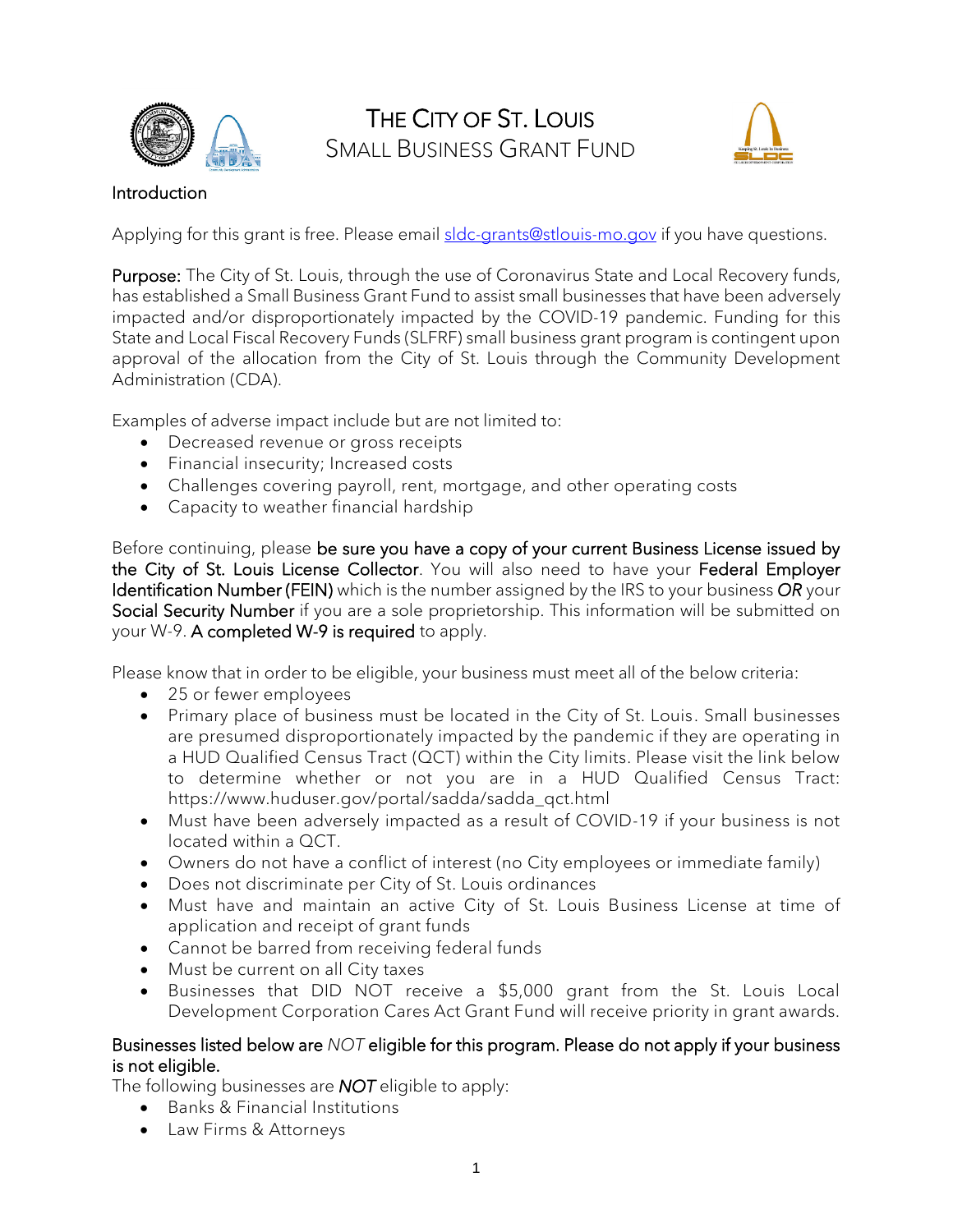- Physicians, Dentists, Surgeons, Optometrists, Chiropractors, & Veterinarians
- Insurance Brokers & Agents
- Real Estate Brokers & Sales Agents
- Architects, Engineers, & Land Surveyors

In addition to completing this application in its entirety, please submit the following documents:

- A copy of your W-9
- A copy of your current Business License
- An approved CBI form
- Bank or income Statements demonstrating adverse economic impact resulting from Covid-19. Evidence of a reduction in gross receipts from 2019 to 2021 will also suffice to demonstrate adverse economic impact. (Required for businesses NOT operating in one of the federally designated areas presumed to be disproportionately impacted.)

You are strongly encouraged to contact the Collector of Revenue and the License Collector's Office if you are not sure about your standing. If your application is rejected because of any delinquencies, you will need to apply again after resolving any outstanding issues. Below is the contact information for both offices.

Collector of Revenue City of St. Louis City Hall 1200 Market Street Room 102-104 St. Louis, MO 63103 Phone: 314 622-4111 Fax: 314 622-4413

License Collector's Office 1200 Market Street Room 110 St. Louis, MO 63103 Email: lco@stlouis-mo.gov Phone: 314- 622-4528 Fax: 314-622-3275

https://www.stlouis-mo.gov/collector/

https://www.stlouismo.gov/government/departments/license/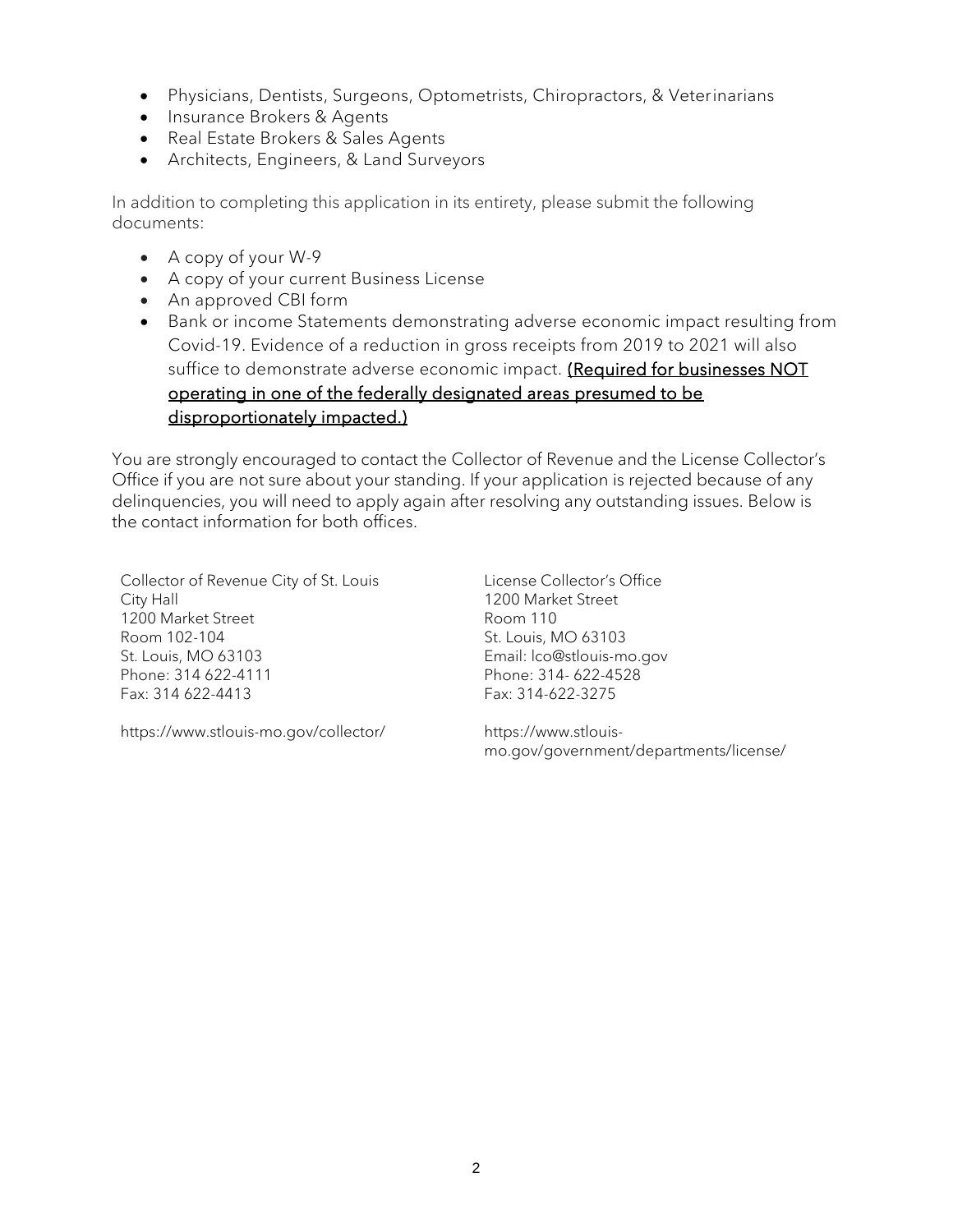|                                                                                       | <b>Business Overview</b><br>Legal Business Name* (Name used for tax reporting purposes)                         |                                                 |                                                                                                                                 |
|---------------------------------------------------------------------------------------|-----------------------------------------------------------------------------------------------------------------|-------------------------------------------------|---------------------------------------------------------------------------------------------------------------------------------|
| Business Trade Name (Doing Business as Name)<br>If different from legal business name |                                                                                                                 | What year did this business open? *             |                                                                                                                                 |
|                                                                                       | Is this business still operating? *                                                                             |                                                 | Business Type*                                                                                                                  |
| $\mathbf{L}$                                                                          | Yes, at or near normal                                                                                          |                                                 | Sole Proprietorship                                                                                                             |
| $\Box$                                                                                | Yes, but reduced hours and/or capacity                                                                          | u                                               | Partnership                                                                                                                     |
| П                                                                                     | Yes, but we are no longer operating out of a brick and                                                          | П.                                              | Limited Partnership                                                                                                             |
|                                                                                       | mortar building                                                                                                 | П.                                              | Corporation                                                                                                                     |
| $\Box$                                                                                | No, we are waiting to reopen when the pandemic is                                                               | □                                               | Limited Liability Corporation (LLC)                                                                                             |
|                                                                                       | under control                                                                                                   | Ш                                               | Cooperative                                                                                                                     |
| П                                                                                     | No                                                                                                              |                                                 |                                                                                                                                 |
|                                                                                       | Please select whether or not your business falls into any of the following categories: *                        |                                                 |                                                                                                                                 |
| $\mathbf{L}$                                                                          | Banks & Financial Institutions                                                                                  | $\Box$                                          | Real Estate Brokers & Sales Agents                                                                                              |
| □.                                                                                    | Law Firms & Attorneys                                                                                           | $\Box$                                          | Architects, Engineers, & Land                                                                                                   |
| □                                                                                     | Physicians, Dentists, Surgeons, Optometrists,                                                                   |                                                 | Surveyors                                                                                                                       |
|                                                                                       | Chiropractors, & Veterinarians                                                                                  | П                                               | None of the above                                                                                                               |
| Ц                                                                                     | Insurance Brokers & Agents                                                                                      |                                                 |                                                                                                                                 |
| П                                                                                     | How is your business categorized? *<br>Sales                                                                    | $\Box$                                          | Did this business location receive a grant from<br>the St. Louis Local Development Corporation<br>Cares Act Grant Fund?*<br>Yes |
| $\mathbf{L}$                                                                          | Service                                                                                                         | П                                               | No                                                                                                                              |
| $\mathbf{L}$                                                                          | <b>Both</b>                                                                                                     |                                                 |                                                                                                                                 |
|                                                                                       | Does this business currently have a valid City of St. Louis Business                                            | $\Box$                                          | Yes                                                                                                                             |
| License?*                                                                             |                                                                                                                 | П                                               | No                                                                                                                              |
|                                                                                       | Enter your business license number below. If you have multiple business licenses for the same location, you may |                                                 |                                                                                                                                 |
|                                                                                       | enter any one of the license numbers. *                                                                         |                                                 |                                                                                                                                 |
|                                                                                       |                                                                                                                 |                                                 |                                                                                                                                 |
|                                                                                       | <b>Primary Business Address</b>                                                                                 |                                                 |                                                                                                                                 |
|                                                                                       | Primary St. Louis City Business Street Address* (No PO Box)<br>Must be within the City of St. Louis             | Street Address Line 2<br>Apartment, suite, etc. |                                                                                                                                 |
| City                                                                                  | <b>State</b>                                                                                                    | $Zip*$                                          |                                                                                                                                 |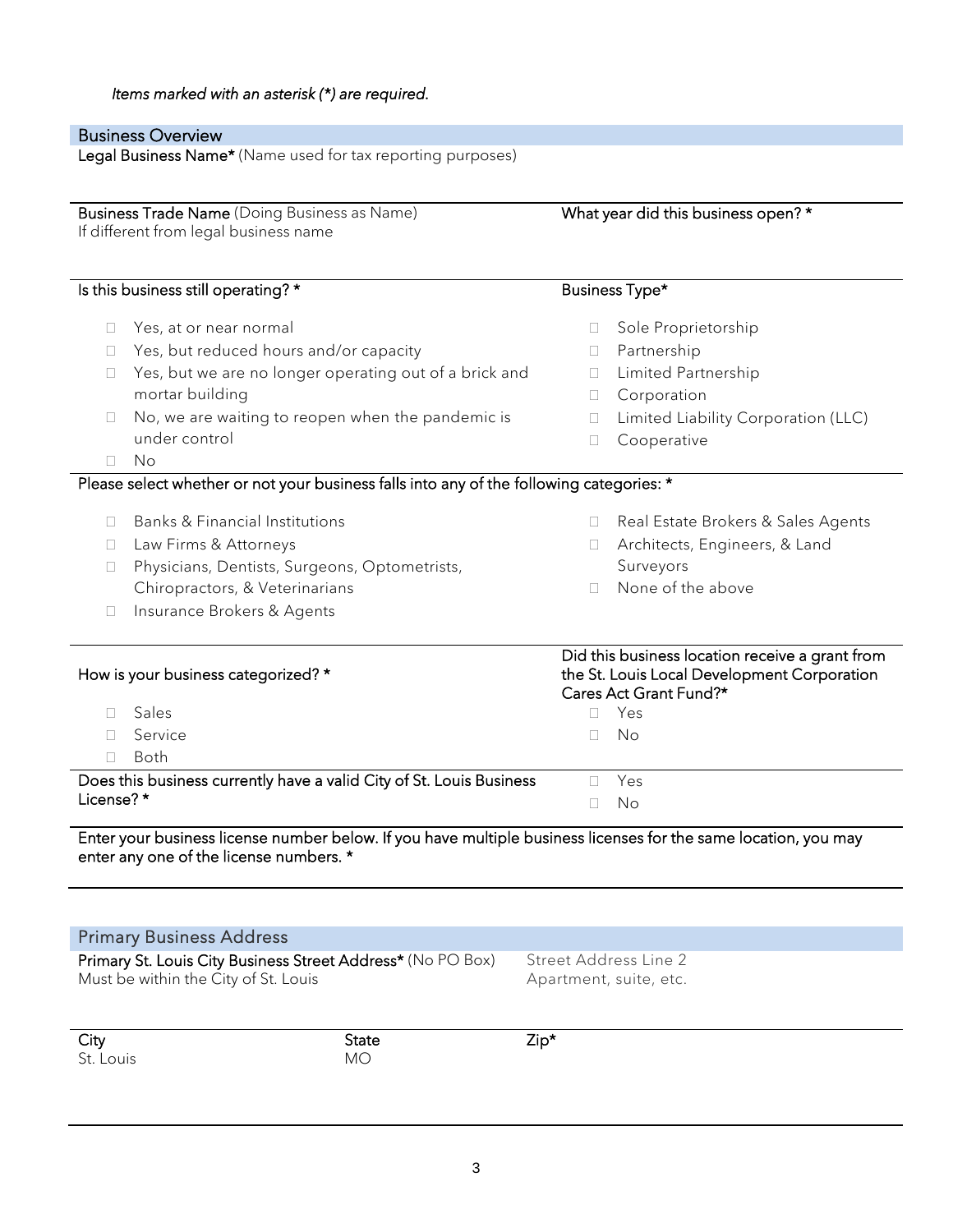| If the above address is not the mailing address, complete this section                                                                                   |              |                                                                                                       |  |
|----------------------------------------------------------------------------------------------------------------------------------------------------------|--------------|-------------------------------------------------------------------------------------------------------|--|
| <b>Business Mailing Address</b><br>If not the same as above address                                                                                      |              | Street Address Line 2<br>Apartment, suite, etc.                                                       |  |
| City                                                                                                                                                     | <b>State</b> | Zip                                                                                                   |  |
| <b>Applicant Information</b>                                                                                                                             |              |                                                                                                       |  |
| Owner Name*<br>Please provide the name of the majority owner of this business                                                                            |              |                                                                                                       |  |
| Name of Person Applying*                                                                                                                                 |              |                                                                                                       |  |
| Your Relationship to this Business*<br>employee, friend, relative, etc.)                                                                                 |              | Busines owner or individual acting on the owner's behalf (manager, consultant, bookkeeper/accountant, |  |
| Your Email Address*                                                                                                                                      |              | Confirm Email Address*                                                                                |  |
| Your Phone Number* (including area code)                                                                                                                 |              | Alternate Phone Number (including area code)                                                          |  |
| <b>Employees</b>                                                                                                                                         |              |                                                                                                       |  |
| Including yourself, please indicate how many full-time<br>equivalent employees (FTEs) your business has*                                                 |              | Including yourself, please indicate how many<br>part-time employees your business has*                |  |
| Provide a brief description of your business(es)*                                                                                                        |              |                                                                                                       |  |
|                                                                                                                                                          |              |                                                                                                       |  |
|                                                                                                                                                          |              |                                                                                                       |  |
| Use of Funds                                                                                                                                             |              |                                                                                                       |  |
| Show how you will use the funds, if awarded. Must add up to exactly \$5,000. Also, these<br>PPP or EIDL programs. (Round amounts to the nearest dollar.) |              | expenditures cannot have already been covered by other Federal resources including SBAs               |  |

| Payroll                       |  |
|-------------------------------|--|
| Rent                          |  |
| Mortgage Interest             |  |
| <b>Utilities</b>              |  |
| Inventory                     |  |
| COVID-19 Supplies             |  |
| Personal Protective Equipment |  |
|                               |  |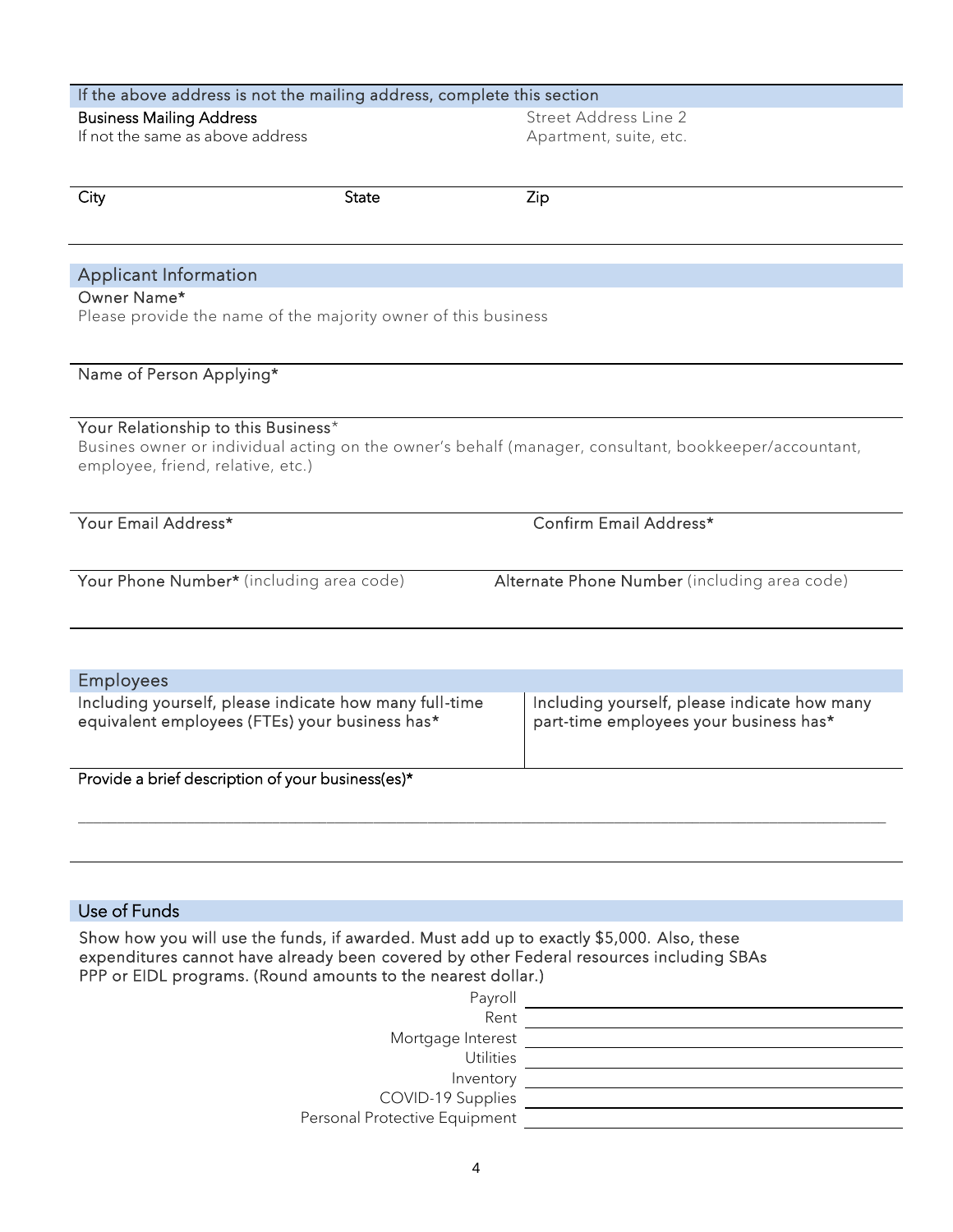Cleaning Interior/Exterior to Sanitize Facility Other (must identify below)

Total\* (must add up to exactly \$5,000)

## \*Explain what the "Other" funds will be spent on:

## Agreements

\*All must be checked to be eligible.

I hereby certify that:

- $\Box$  All of the information I have provided is true, accurate and complete.
- $\Box$  I have the authority to submit this application.
- $\Box$  This business is not listed in the above categories of businesses that are not eligible to apply for this grant.
- $\Box$  No elected or appointed officials of the City of St. Louis, employee of the St. Louis Development Corporation, or board members of The St. Louis Local Development Company or any of their immediate family members have an ownership interest in this business. Immediate family ties include (whether by blood, marriage, or adoption) the spouse, parent (including a stepparent), child (including a stepchild), brother, sister (including a stepbrother or stepsister), grandparent, grandchild, and in -laws.
- $\Box$  This business does not unlawfully discriminate because of race, creed, religion, color, gender, sexual orientation, gender identity, national origin, age, marital status, disability, or any unlawful basis.
- $\Box$  This business has been significantly impacted by the COVID-19 pandemic.
- $\Box$  If this business is delinguent on any payments or reports due to the St. Louis City Collector of Revenue, it acknowledges that it must satisfy any and all such delinquencies before receiving any grant funds. Furthermore, if this application is rejected for any reason, including but not limited to submitting an incomplete application, this business acknowledges that it must clear up all deficiencies and then reapply for this grant after doing so.
- $\Box$  The use of funds identified above were not previously covered by other Federal financial assistance programs including the Small Business Administration's Paycheck Protection Program (PPP) or Economic Injury Disaster Loan (EIDL). This grant cannot duplicate payment for costs from other federal benefits received.
- $\Box$  I understand that any false statements, representations, or submissions may disqualify this application and business from grant consideration.
- $\Box$  Grant funds will not be used for any ineligible purpose inconsistent with the Final Rule, which may include using funds to satisfy a judgement or settlement. A copy of the Final Rule can be found at the following link. <https://www.govinfo.gov/content/pkg/FR-2022-01-27/pdf/2022-00292.pdf>
- $\Box$  I agree to keep a record of how these funds have been used for a minimum of five years. I also agree to SLDC's right to perform an audit of these funds if deemed necessary.
- $\Box$  I consent to receiving emails and/or calls from third party partners collecting information/feedback about the application process and how the funds were utilized.
- $\Box$  Along with this application, I am submitting the following documents:
	- o A copy of my W-9
	- o A copy of my current Business License
	- o An approved CBI form
	- o Bank or income Statements demonstrating adverse economic impact resulting from Covid-19. *OR* A completed and signed COVID-19 adverse impact certification.
- $\Box$  I authorize St. Louis Development Corporation (SLDC) to check the status of my business license.